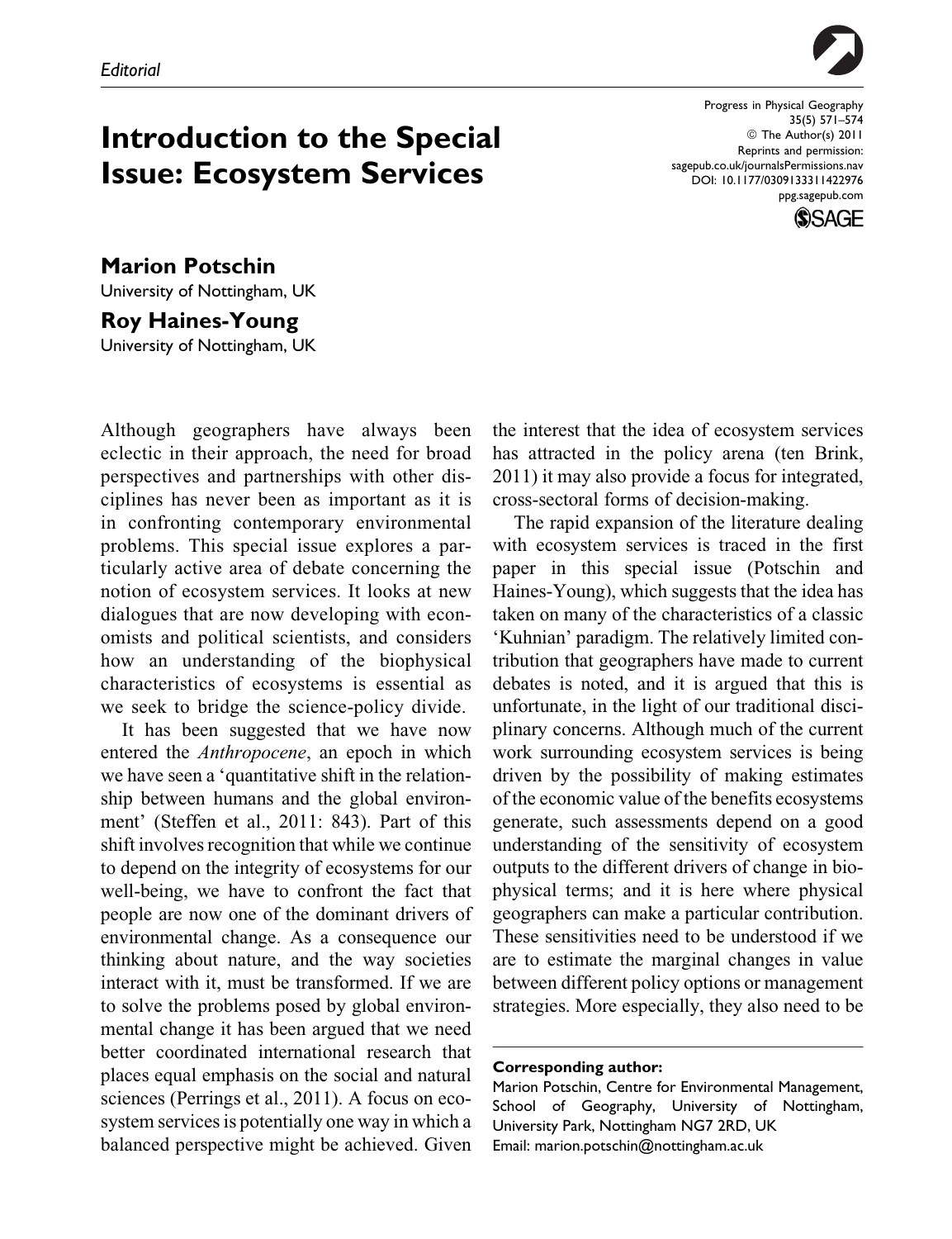identified to be sure of the situations in which these types of analysis are appropriate, given that the drivers may trigger sudden collapse or non-linear irreversible regime shifts. In such circumstances political and ethical considerations may assume greater importance than economic ones in assessing the consequences of change. The analysis of the sensitivities of ecosystem outputs to the various drivers of change will require a deeper and broader understanding of the spatial structure and dynamics of ecosystems if we are to make progress applying the idea of ecosystem services in policy and management. Geographers have much to contribute by bringing a place-based perspective to such work.

The importance of mapping ecosystem services as a framework for analysis is emphasized by Fisher et al., who look at the links between the functioning of the ecosystems of Tanzania's Eastern Arc Mountains and their impact on human welfare at local, regional and global scales. They describe how spatially explicit, policy relevant information can be produced by using GIS to integrate inventory data, derived from remote sensing and field-based methods, with data-driven and rule-based models to estimate service flows. By combining these data with an understanding of the location to those who potentially benefit from these services, the value of the benefit and the opportunity costs for conservation and management, Fisher and his collaborators are able to examine the marginal changes in values of the service flows for a set of spatially explicit future scenarios. Using carbon sequestration as a case study, they show how their approach can be used to identify the potential winners and losers in relation to the different policy options designed to alleviate poverty.

The analysis of ecosystem services is not just about economic valuation, however. Indeed Potschin and Haines-Young, along with Gómez-Baggethun and Ruiz-Pérez in this volume, argue that an exclusive focus on the economic valuation of ecosystem outputs may run the danger of narrowing the debates around ecosystem services and hindering the development and application of the idea. Potschin and Haines-Young suggest that equal attention needs to be paid to characterizing and sustaining the underlying stocks that make up our natural capital base, and this is often best done by drawing on biophysical data as much as economic information. The limitation of analyses of sustainability issues based on marginal changes in economic value is explored by Ekins, who argues that a new approach to environmental policy is needed that goes beyond the traditional cost-benefit analysis. He suggests that the concept of Safe Minimum Standards can be extended and refined by the analysis of ecosystem functions and associated service outputs to estimate, what he calls, the 'sustainability gap'. Knowledge about ecosystem functioning and the output of ecosystem services are used to define a set of standards (expressed as state or pressure indicators) against which present performance, current trends or specific policy proposals can be judged. According to this framework, the specific sustainability standards define the minimum conditions to sustain 'critical' natural capital in terms of its source, sink, life support and welfare functions.

Spatially explicit, physical accounting techniques have much to offer in terms of representing and understanding the structure and dynamics of social-ecological systems in ways that can be useful for decision-makers (Potschin and Haines-Young). At broad national and regional scales they provide an avenue for potentially going 'beyond GDP' (http:// www.beyond-gdp.eu) and developing highlevel indicators that better reflect the environmental and social dimensions of development. At more local scales, they provide a framework in which we can better design or evaluate policy or management interventions – even in the most artificial of ecosystems, our cities.

The paper by Lundy and Wade, for example, considers the issue of Sustainable Urban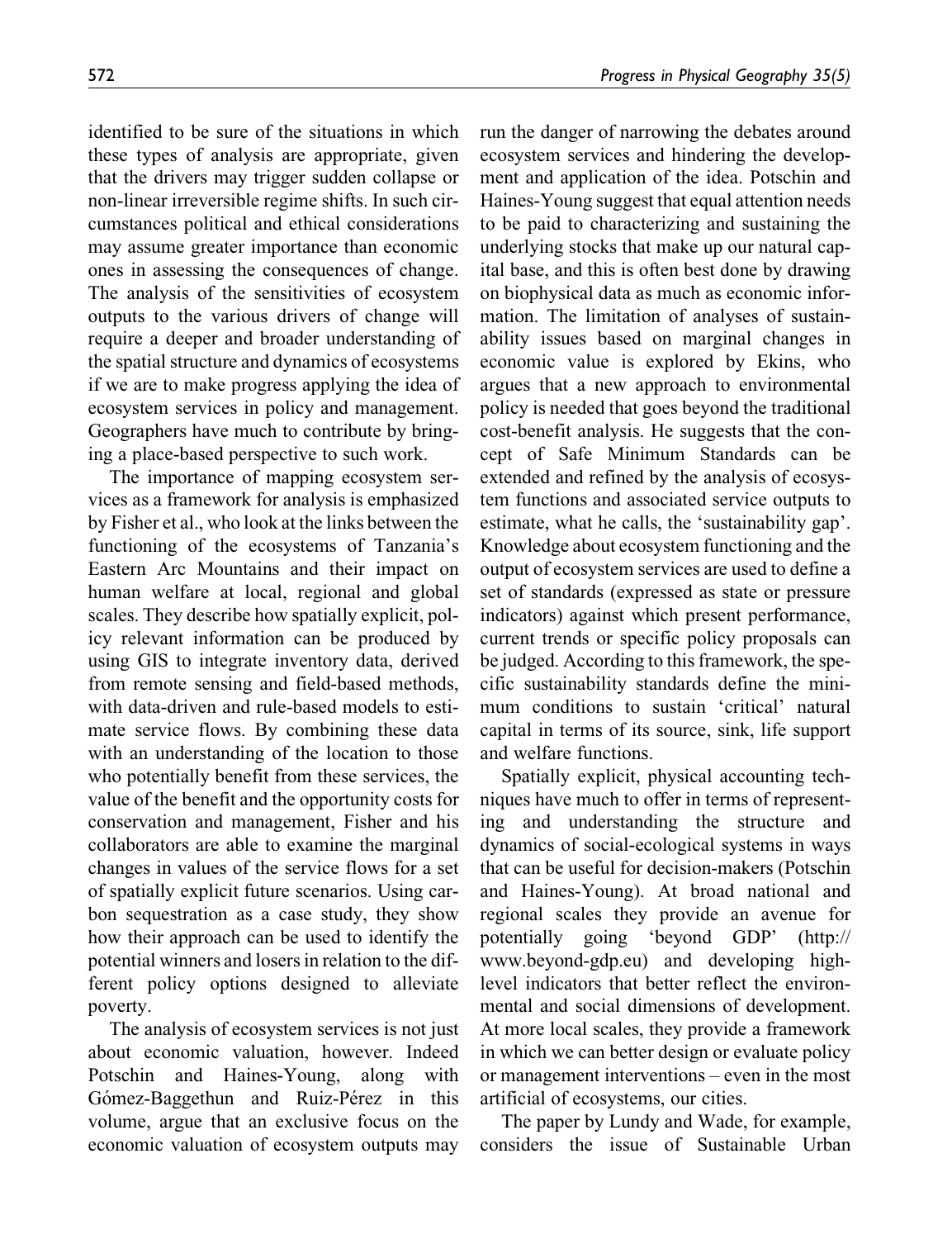Drainage (SUDS) from a multifunctional landscape perspective. They note that although the management of water in urban areas has long been a major concern it has frequently been done in isolation from the management of other urban issues. Instead, they suggest that integrated management approaches are possible if we understand how different components of the urban water system can deliver different kinds of ecosystem service. The approach is illustrated using a study of a restored section of an urban river in the UK. It involved identifying the functional relationships in the system using field survey data and information derived from a literature review. In undertaking the work they pointed to the range of scientific, policy and practitioner sources that needed to be considered in making the assessment, and concluded that the multifunctional, ecosystem service approach is inherently transdisciplinary and, as such, presents major challenges in terms of linking different types of knowledge and in publishing the outcomes of research.

The challenge of transdisciplinarity is also taken up by Fish in this volume. He argues that although there are grounds to claim that such approaches to natural resource management is now emerging around the idea of 'ecosystem services', we are still a long way from fully appreciating the practical aspects of 'thinking about the natural world in this way'. If we are to make progress, then a number of issues need to be addressed. His paper suggests that we need to move away from simplistic representations of the relationships between ecosystem services and human well-being and the way we frame cultural services, and learn to use the ecosystem concept in more creative ways. Perhaps the most difficult challenge he identified is finding ways to combine analytical rigour with interpretive complexity, so that natural and social scientists can work together to develop 'well-reasoned analytical constructions of a decision issue'. On the one hand the natural science community must be able to describe and predict how services react and interact to different drivers and pressures. On the other, social scientists need to help find ways of identifying in different 'decision-making situations' the factors that need to be taken into account and how they are to be balanced against each other.

The goal of combining analytical rigour with interpretive complexity is one that all research communities would share. The problem is, of course, to develop methodologies that are appropriate given the sorts of problems that we face in particular knowledge domains. In relation to ecosystem services, we need to find ways of combining different sorts of expertise with both quantitative and qualitative data in order to unpack the 'production chains' that link ecological structures and processes with aspects of human well-being (Potschin and Haines-Young). The 'production function' approach, which is illustrated by Fisher et al. for the Eastern Arc Mountains, and is being actively discussed in the wider ecosystem services literature (cf. Daily and Matson, 2008; Kienast et al., 2009; Tallis and Polasky, 2009; Tallis et al., 2008). It is, we suggest, an approach with which physical geographers could fruitfully engage. Elsewhere in this issue, Haines-Young explores the use of Bayesian Belief Networks as one way in which different sorts of data can be brought together to represent and model service-benefit relationships, in the kind of analytic-deliberative framework described by Fish. But this is one approach among many.We need to be more creative in finding ways of combining deliberative practice with scientific and technical forms of analysis in order to make ecosystem service assessments in the face of uncertainty (cf. Polasky et al., 2011).

The ecosystem service paradigm carries with it both opportunities and dangers. The papers in this volume map out many of the analytical opportunities open to the research community to demonstrate the relevance of their work to decision-makers and the public. The aim of collecting them together in this journal is to